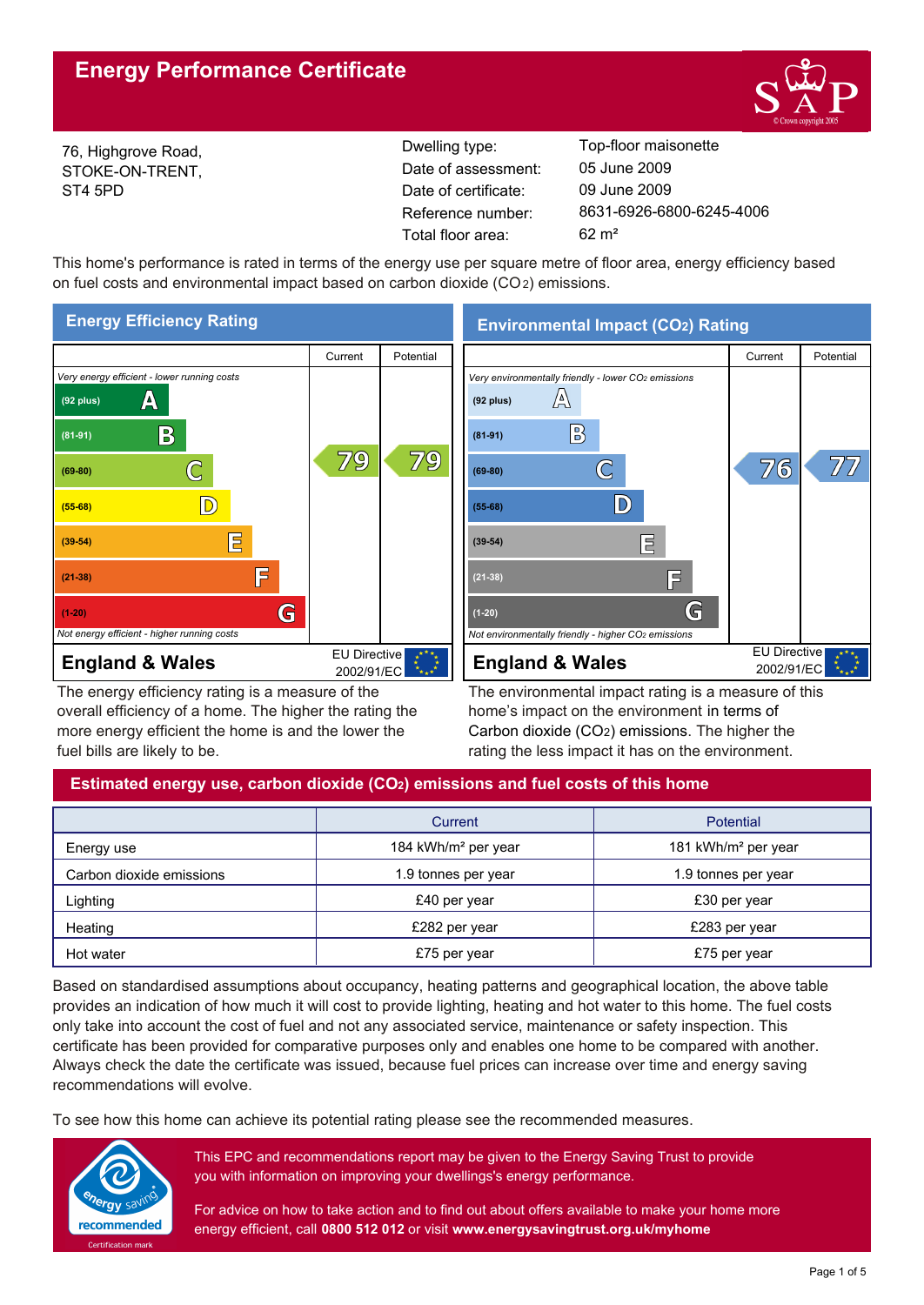# **About this document**

The Energy Performance Certificate for this dwelling was produced following an energy assessment undertaken by a qualified assessor, accredited by Elmhurst Energy Systems Ltd, to a scheme authorised by the Government. This certificate was produced using the RdSAP 2005 assessment methodology and has been produced under the Energy Performance of Buildings (Certificates and Inspections) (England and Wales) Regulations 2007 as amended. A copy of the certificate has been lodged on a national register.

| Assessor's accreditation number: | EES/005395                                                                                        |
|----------------------------------|---------------------------------------------------------------------------------------------------|
| Assessor's name:                 | Mr. Carl Baker                                                                                    |
| Company name/trading name:       | Louis Taylor                                                                                      |
| Address:                         | No 2 Etruria Office Village, Festival Park, Stoke on Trent, Staffordshire,<br>ST <sub>1</sub> 5RQ |
| Phone number:                    | 01782 260222                                                                                      |
| Fax number:                      | 01782 287874                                                                                      |
| E-mail address:                  | carl.baker@louis-taylor.co.uk                                                                     |
| Related party disclosure:        |                                                                                                   |

# **If you have a complaint or wish to confirm that the certificate is genuine**

Details of the assessor and the relevant accreditation scheme are as above. You can get contact details of the accreditation scheme from their website at www.elmhurstenergy.co.uk together with details of their procedures for confirming authenticity of a certificate and for making a complaint.

# **About the building's performance ratings**

The ratings on the certificate provide a measure of the building's overall energy efficiency and its environmental impact, calculated in accordance with a national methodology that takes into account factors such as insulation, heating and hot water systems, ventilation and fuels used. The average Energy Efficiency Rating for a dwelling in England and Wales is band E (rating 46).

Not all buildings are used in the same way, so energy ratings use 'standard occupancy' assumptions which may be different from the specific way you use your home. Different methods of calculation are used for homes and for other buildings. Details can be found at www.communities.gov.uk/epbd.

Buildings that are more energy efficient use less energy, save money and help protect the environment. A building with a rating of 100 would cost almost nothing to heat and light and would cause almost no carbon emissions. The potential ratings on the certificate describe how close this building could get to 100 if all the cost effective recommended improvements were implemented.

# **About the impact of buildings on the environment**

One of the biggest contributors to global warming is carbon dioxide. The way we use energy in buildings causes emissions of carbon. The energy we use for heating, lighting and power in homes produces over a quarter of the UK's carbon dioxide emissions and other buildings produce a further one-sixth.

The average household causes about 6 tonnes of carbon dioxide every year. Adopting the recommendations in this report can reduce emissions and protect the environment. You could reduce emissions even more by switching to renewable energy sources. In addition there are many simple everyday measures that will save money, improve comfort and reduce the impact on the environment. Some examples are given at the end of this report.

# **Visit the Government's website at www.communities.gov.uk/epbd to:**

- Find how to confirm the authenticity of an energy performance certificate
- Find how to make a complaint about a certificate or the assessor who produced it •
- Learn more about the national register where this certificate has been lodged the Government is the controller of the data on the register
- Learn more about energy efficiency and reducing energy consumption •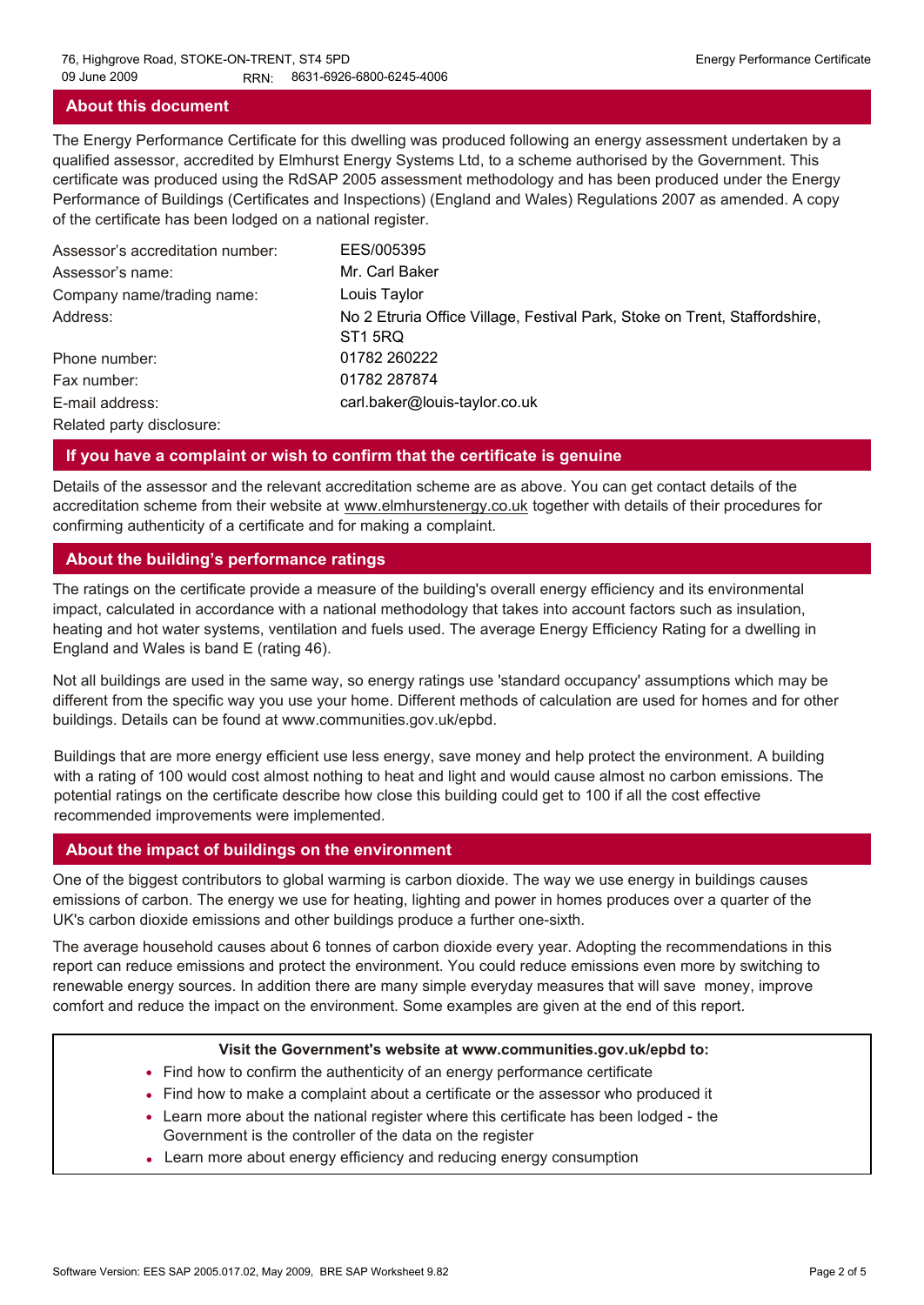76, Highgrove Road, STOKE-ON-TRENT, ST4 5PD Date of certificate:

Reference number: 8631-6926-6800-6245-4006 09 June 2009

## **Summary of this home's energy performance related features**

The following is an assessment of the key individual elements that have an impact on this home's performance rating. Each element is assessed against the following scale: Very poor / Poor / Average / Good / Very good.

| Elements                                  | Description                                 | Current performance      |                 |
|-------------------------------------------|---------------------------------------------|--------------------------|-----------------|
|                                           |                                             | <b>Energy Efficiency</b> | Environmental   |
| Walls                                     | Cavity wall, filled cavity                  | Good                     | Good            |
| Roof                                      | Pitched, 200 mm loft insulation             | Good                     | Good            |
| Floor                                     | (other premises below)                      |                          |                 |
| <b>Windows</b>                            | Fully double glazed                         | Average                  | Average         |
| Main heating                              | Boiler and radiators, mains gas             | Very good                | Very good       |
| Main heating controls                     | Programmer, room thermostat and TRVs        | Average                  | Average         |
| Secondary heating                         | Room heaters, mains gas                     |                          |                 |
| Hot water                                 | From main system                            | Very good                | Very good       |
| Lighting                                  | Low energy lighting in 67% of fixed outlets | Good                     | Good            |
| Current energy efficiency rating          |                                             | C <sub>79</sub>          |                 |
| Current environmental impact (CO2) rating |                                             |                          | C <sub>76</sub> |

## **Low and zero carbon energy sources**

None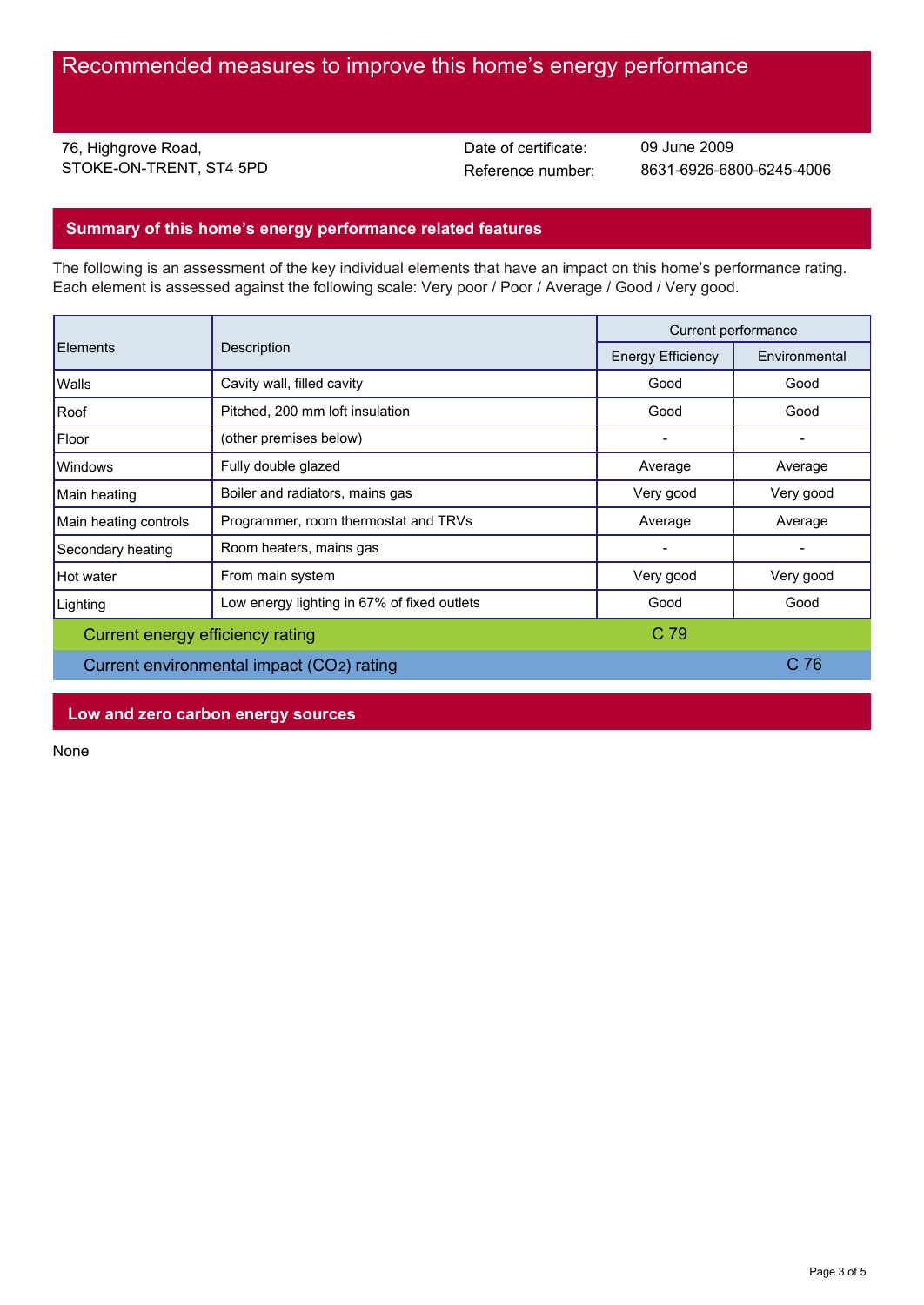## **Recommendations**

The measures below are cost effective. The performance ratings after improvement listed below are cumulative, that is they assume the improvements have been installed in the order that they appear in the table.

|                                             | Typical savings | Performance ratings after improvement |                      |
|---------------------------------------------|-----------------|---------------------------------------|----------------------|
| Lower cost measures (up to £500)            | per year        | Energy efficiency                     | Environmental impact |
| Low energy lighting for all fixed outlets   | £8              | C 79                                  | C 77                 |
| Total                                       | £8              |                                       |                      |
| Potential energy efficiency rating          |                 | C <sub>79</sub>                       |                      |
| Potential environmental impact (CO2) rating |                 |                                       | C 77                 |

### **Further measures to achieve even higher standards**

#### None

Improvements to the energy efficiency and environmental impact ratings will usually be in step with each other. However, they can sometimes diverge because reduced energy costs are not always accompanied by a reduction in carbon dioxide (CO2) emissions.